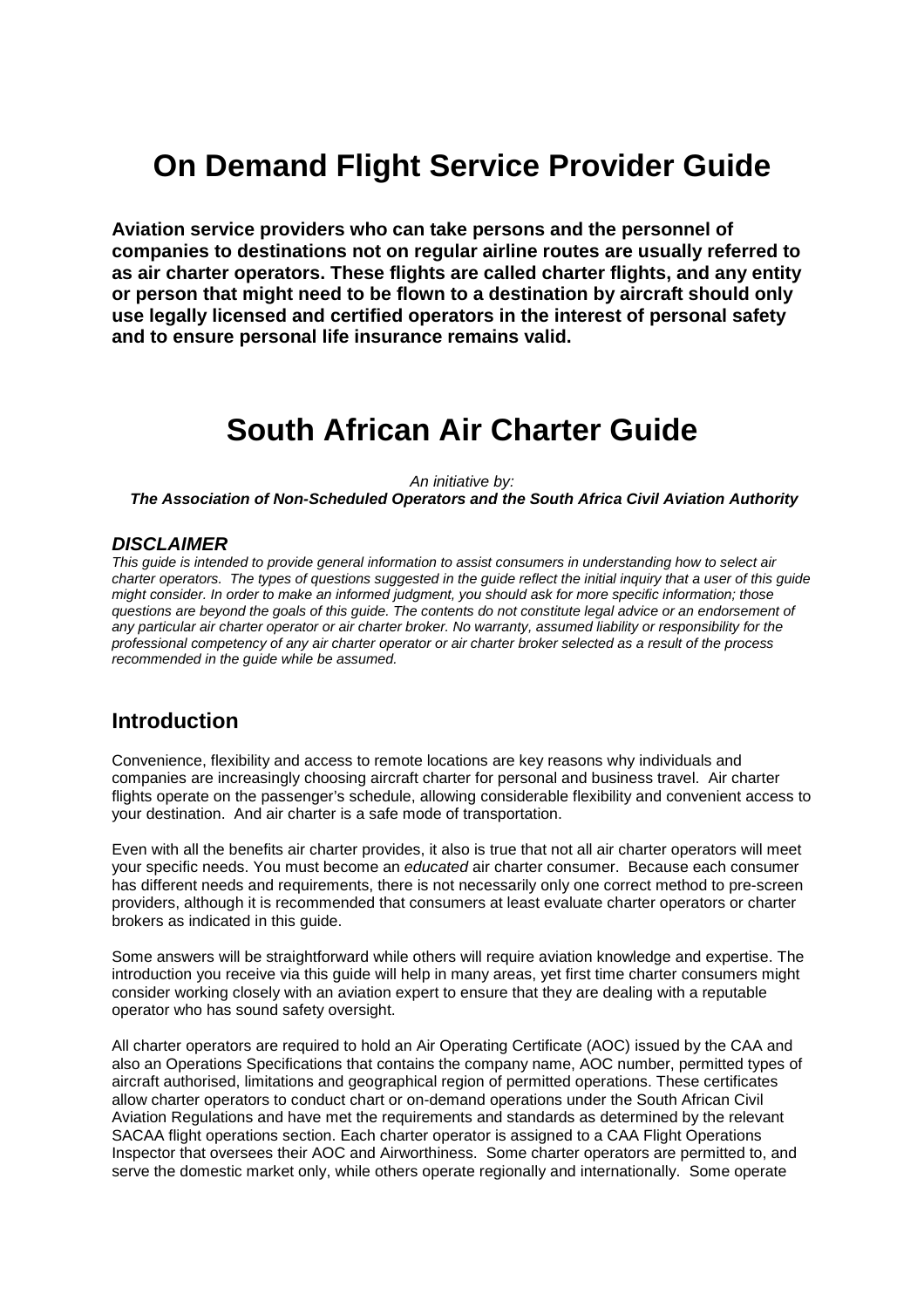smaller single-engine aircraft, others operate large turbojet aircraft; some operate at world-class levels, others operate at the minimum standards set by the CAA regulatory requirements. Knowing your requirements and preferences will help you find the right operator.

### **What Is Your Charter Requirement?**

When considering the variety and capability of various aircraft, one size cannot fit all. Several business and operational aircraft makes and models exist, many of which can be used for charter flights. Understanding your requirements will help ensure that you arrange correct aircraft for the type of service required.

The following are some key considerations you will need to know before arranging a charter flight:

- What is your proposed point of departure?
- Where is your destination
- Is there any other point, along which you wish to stop?
- Are your dates/times for travel firm or do have some flexibility?
- How many passengers will be travelling?
- Do you have aircraft cabin preferences or requirements?
	- o Sleeping capabilities
	- o Toilet (consider the time of each flight sector)
- What catering and dietary requirement you prefer?

#### **How Do I Find an Air Charter Operator?**

Any resource that may help you find a charter operator located in your general geographic area and with aircraft that will meet your mission may not necessarily help you determine which charter operators train their crew to the highest standards, carry the appropriate insurance or ensure the best possible maintenance for their aircraft.

Consumers will need to engage any proposed Air Charter Operator to understand the organisational values and safety culture adopted by their company before confirming a flight.

### **Air Charter Brokers / Agents**

Charter Brokers and Agents are individuals or companies that link charter customers with charter operators. Unlike an SACAA certificated Air Charter Operators, charter brokers and agents are not regulated by the CAA or Department of Transportation (DOT).

Air Charter Brokers and Agents work either at the request of the consumer to find charter operators or at the request of the charter operator to find customers. Alternatively, brokers can act as a "middleman" where the broker, at the request of a customer, finds an appropriate charter operator, with which the customer then contracts directly for the charter flights. In this middle-man scenario, the customer pays the broker separately for its services. If, as the consumer, you would like the charter broker to be your agent, then you need to control the authority you delegate to the broker. While some Charter Brokers and Agents have aviation industry experience and understand all facets of the charter industry, others have limited aviation experience and place a priority on their profit, with the customer's needs secondary.

If you choose to work with an Air Charter Broker or Agent, you will want to inquire about the broker's aviation experience and knowledge of the SACAA Regulations as well as ensure that the Air Charter Broker or Agent provides you with the information requested in this guide so that you can make an informed decision regarding your preferred charter operator choices.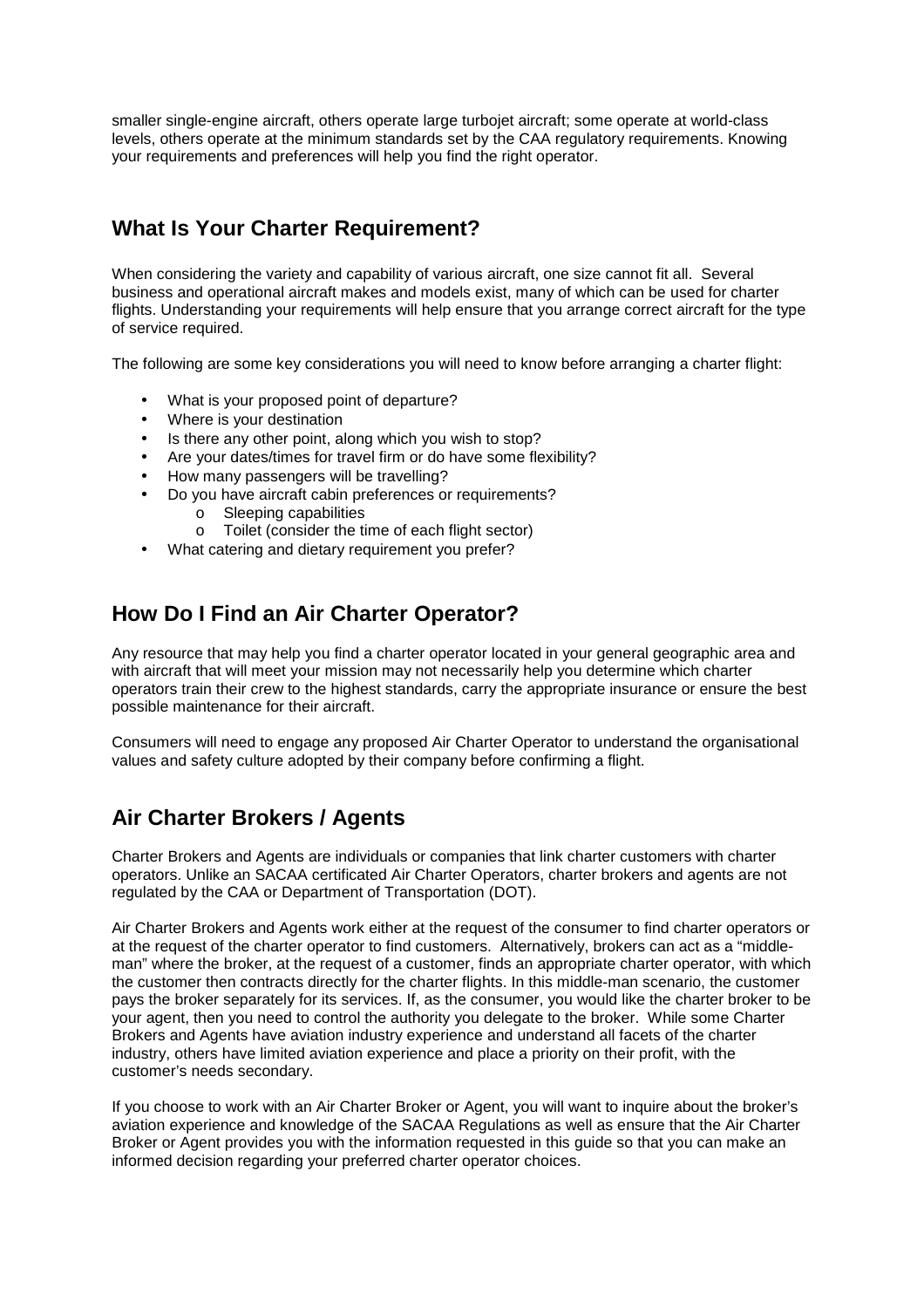If the air charter broker is unwilling or unable to provide you with the required information, you might consider working directly with a charter operator or another broker who can provide you with the necessary information.

#### **Selecting a Charter Operator**

It is highly recommended that charter customers pre-screen charter operators, so that when a charter flight needs to be arranged, you will have a list of pre-qualified charter operators readily available for your particular need. Alternatively, your air charter broker could provide this pre-screening for you provide they have your best interest at heart and provide full disclosure in their efforts to satisfy that safe standards are being met.

You will want to select an Air Charter Operator based on several criteria, which include:

**Safety and Security:** Contact the local CAA Flight Operations Inspector regarding the safety and accident history of a charter operator. If the charter operator is in your area, visit their facilities to see firsthand the condition of the aircraft and determine the level of customer service. Request any external or internal audit results or history.

**Operational Considerations:** The SACAA mandates initial and recurrent training for all charter pilots, and it is suggested that you request information regarding these events. Generally, for jet aircraft, a minimum of annual recurrent training in a flight simulator is preferred. The experience level of the crew is also important. The highest SACAA rating a pilot can earn is an Airline Transport Pilot's (ATP) license, which requires a minimum of 1,500 hours flight experience. You will want to know the total flight hours of all the crew and, even more important, how many hours each crewmember has on the type of aircraft operated. Ensure that newer, less experienced pilots are paired with pilots who have more experience in the aircraft. Aviation Auditors can also be engaged to provide companies with a report on the compliance and safety standards employed by an operator

Another consideration is maintenance and care of the aircraft. The SACAA approves the maintenance organisations and schedules for all aircraft operated by an Air Charter Operator. You will want to know who maintains the aircraft. Is it maintained by a factory approved service centre, by an in-house mechanic or by a local repair facility? How does the operator handle maintenance situations that, on a rare occasion, might arise during a trip you have booked?

If you are planning an international flight, determine what experience the operator has flying to/from/within the countries you wish to visit. Similarly, the training and experience levels of flight crew conducting specialized flight operations, such as island operation and extended range over-water operations, polar operations, or flights into airports with unique operating characteristics.

A benefit of flying on a chartered aircraft is the customer service experience. While screening potential operators, determine how the charter operator ensures a consistent and high level of customer service. Do the pilots, flight attendants and other employees receive customer service training – if so, what does the training entail and how is their performance measured? Have service standards been established for the crew? What are they and how are they measured?

How soon prior to the scheduled flight will the aircraft be at the airport ready for departure? How will the charter company accommodate you if there is a problem with the flight arrangements? To whom would you go with a complaint – the flight crew or company headquarters? Will someone be available at any time – day or night – to assist you should you have a complaint? One indication of a charter operator's service levels will be the number of repeat customers they have.

Related to customer services is confidentiality. You might inquire with the charter operator how they ensure and maintain the confidentiality of your travel arrangements, if this is important to you or your business.